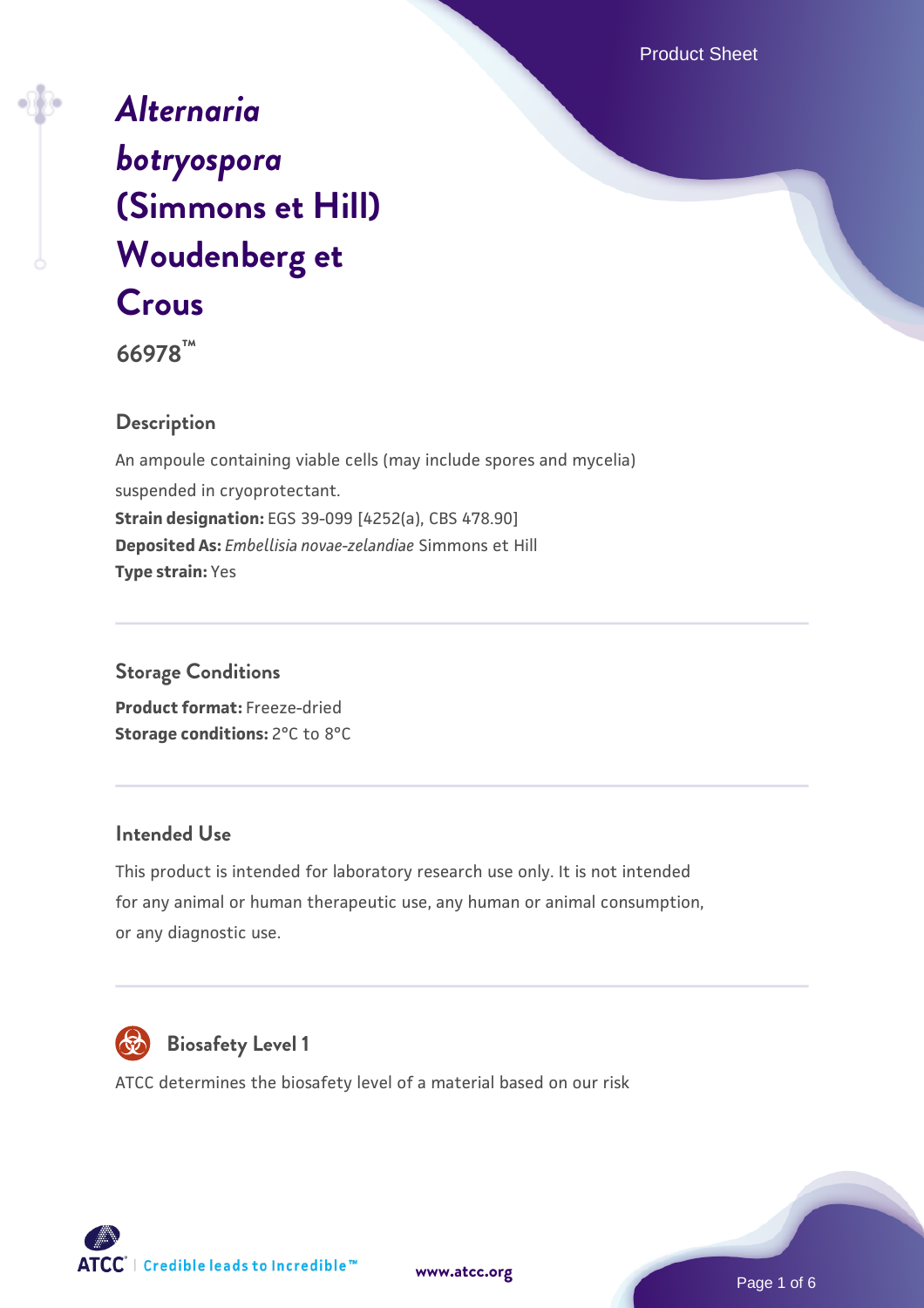assessment as guided by the current edition of *Biosafety in Microbiological and Biomedical Laboratories (BMBL)*, U.S. Department of Health and Human Services. It is your responsibility to understand the hazards associated with the material per your organization's policies and procedures as well as any other applicable regulations as enforced by your local or national agencies.

ATCC highly recommends that appropriate personal protective equipment is always used when handling vials. For cultures that require storage in liquid nitrogen, it is important to note that some vials may leak when submersed in liquid nitrogen and will slowly fill with liquid nitrogen. Upon thawing, the conversion of the liquid nitrogen back to its gas phase may result in the vial exploding or blowing off its cap with dangerous force creating flying debris. Unless necessary, ATCC recommends that these cultures be stored in the vapor phase of liquid nitrogen rather than submersed in liquid nitrogen.

#### **Certificate of Analysis**

For batch-specific test results, refer to the applicable certificate of analysis that can be found at www.atcc.org.

#### **Growth Conditions**

**Medium:**  [ATCC Medium 325: Malt extract agar \(Blakeslee's formula\)](https://www.atcc.org/-/media/product-assets/documents/microbial-media-formulations/3/2/5/atcc-medium-325.pdf?rev=146ec77015184a96912232dcb12386f9) [ATCC Medium 335: Potato carrot agar](https://www.atcc.org/-/media/product-assets/documents/microbial-media-formulations/3/3/5/atcc-medium-335.pdf?rev=a7055ab8b3c54646a9d0bdf7b34c1606) [ATCC Medium 336: Potato dextrose agar \(PDA\)](https://www.atcc.org/-/media/product-assets/documents/microbial-media-formulations/3/3/6/atcc-medium-336.pdf?rev=d9160ad44d934cd8b65175461abbf3b9) **Temperature:** 24-26°C **Atmosphere:** Aerobic

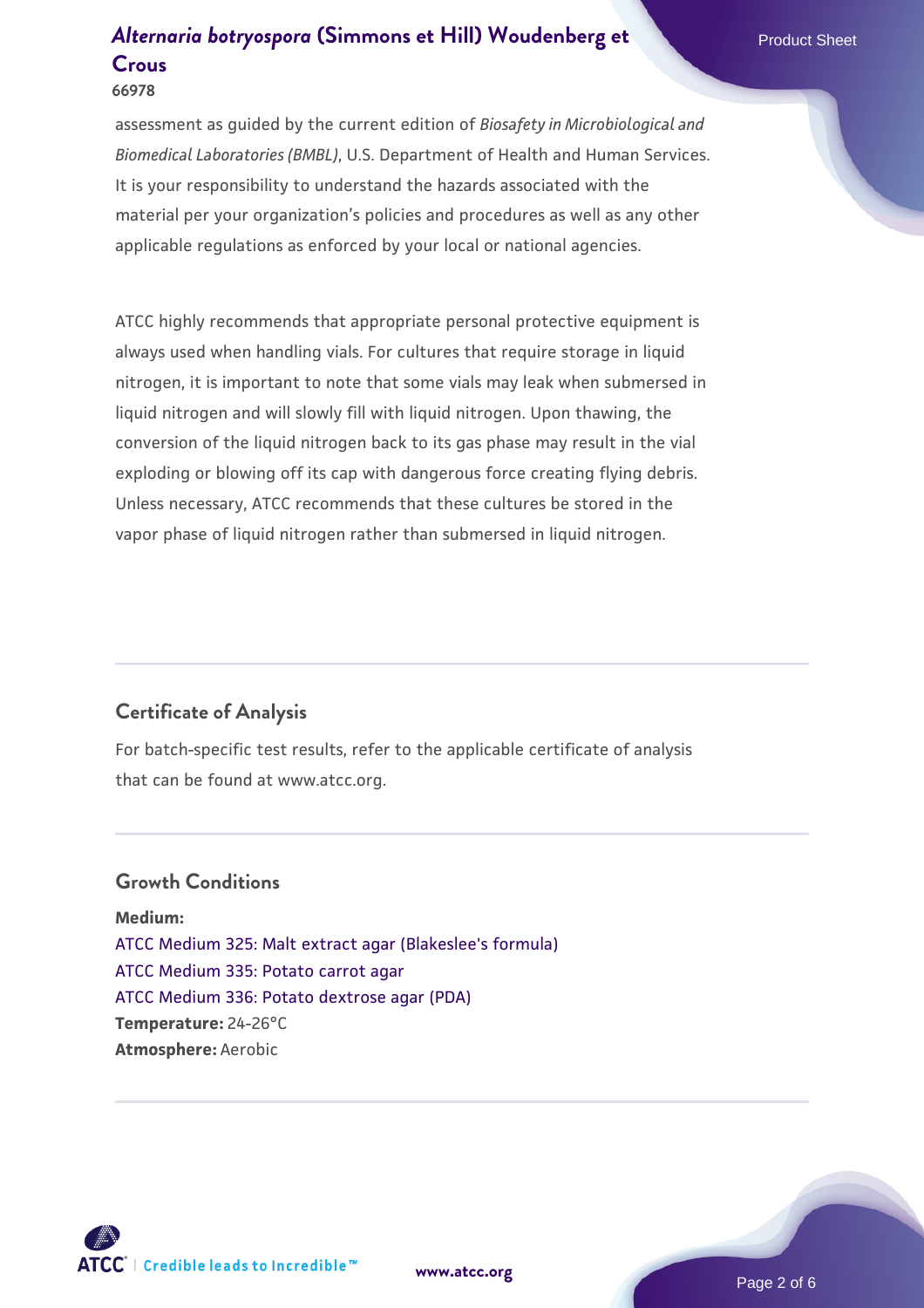**66978**

#### **Handling Procedures**

For **freeze-dry (lyophilized)** ampoules:

- 1. Open an ampoule according to enclosed instructions.
- 2. From a single test tube of **sterile distilled water** (5 to 6 mL), withdraw approximately 0.5 to 1.0 mL with a sterile pipette and apply directly to the pellet. Stir to form a suspension.
- 3. Aseptically transfer the suspension back into the test tube of sterile distilled water.
- 4. Let the test tube sit at room temperature (25°C) undisturbed for at least 2 hours; longer (e.g., overnight) rehydration might increase viability of some fungi.
- Mix the suspension well. Use several drops (or make dilutions if desired) 5. to inoculate recommended solid or liquid medium. Include a control that receives no inoculum.
- 6. Incubate the inoculum at the propagation conditions recommended.
- 7. Inspect for growth of the inoculum/strain regularly. The sign of viability is noticeable typically after 3-4 days of incubation. However, the time necessary for significant growth will vary from strain to strain.

# **Material Citation**

If use of this material results in a scientific publication, please cite the material in the following manner: *Alternaria botryospora* (Simmons et Hill) Woudenberg et Crous (ATCC 66978)

## **References**

References and other information relating to this material are available at www.atcc.org.

#### **Warranty**

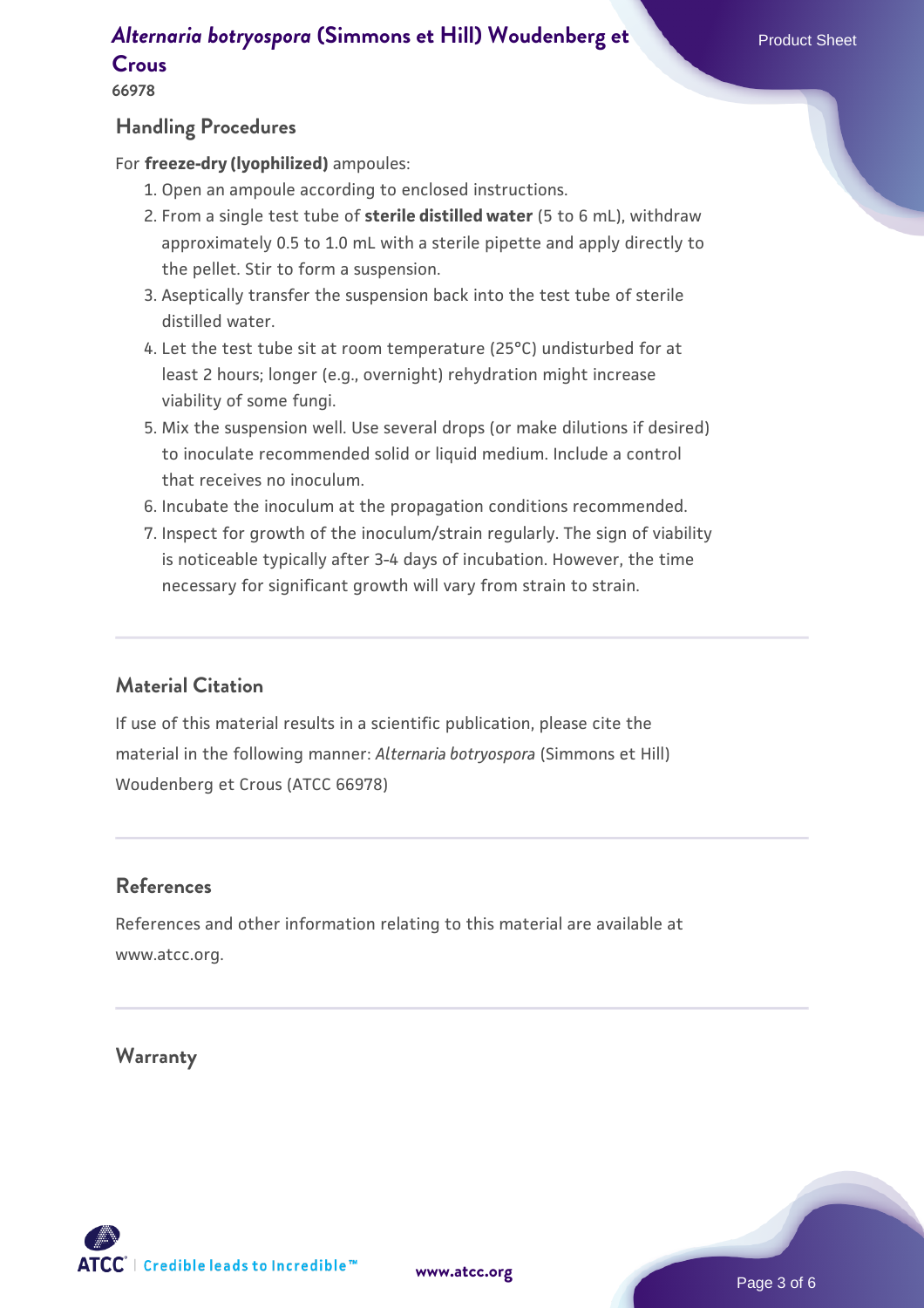#### **66978**

The product is provided 'AS IS' and the viability of ATCC® products is warranted for 30 days from the date of shipment, provided that the customer has stored and handled the product according to the information included on the product information sheet, website, and Certificate of Analysis. For living cultures, ATCC lists the media formulation and reagents that have been found to be effective for the product. While other unspecified media and reagents may also produce satisfactory results, a change in the ATCC and/or depositor-recommended protocols may affect the recovery, growth, and/or function of the product. If an alternative medium formulation or reagent is used, the ATCC warranty for viability is no longer valid. Except as expressly set forth herein, no other warranties of any kind are provided, express or implied, including, but not limited to, any implied warranties of merchantability, fitness for a particular purpose, manufacture according to cGMP standards, typicality, safety, accuracy, and/or noninfringement.

#### **Disclaimers**

This product is intended for laboratory research use only. It is not intended for any animal or human therapeutic use, any human or animal consumption, or any diagnostic use. Any proposed commercial use is prohibited without a license from ATCC.

While ATCC uses reasonable efforts to include accurate and up-to-date information on this product sheet, ATCC makes no warranties or representations as to its accuracy. Citations from scientific literature and patents are provided for informational purposes only. ATCC does not warrant that such information has been confirmed to be accurate or complete and the customer bears the sole responsibility of confirming the accuracy and completeness of any such information.

This product is sent on the condition that the customer is responsible for and assumes all risk and responsibility in connection with the receipt, handling, storage, disposal, and use of the ATCC product including without limitation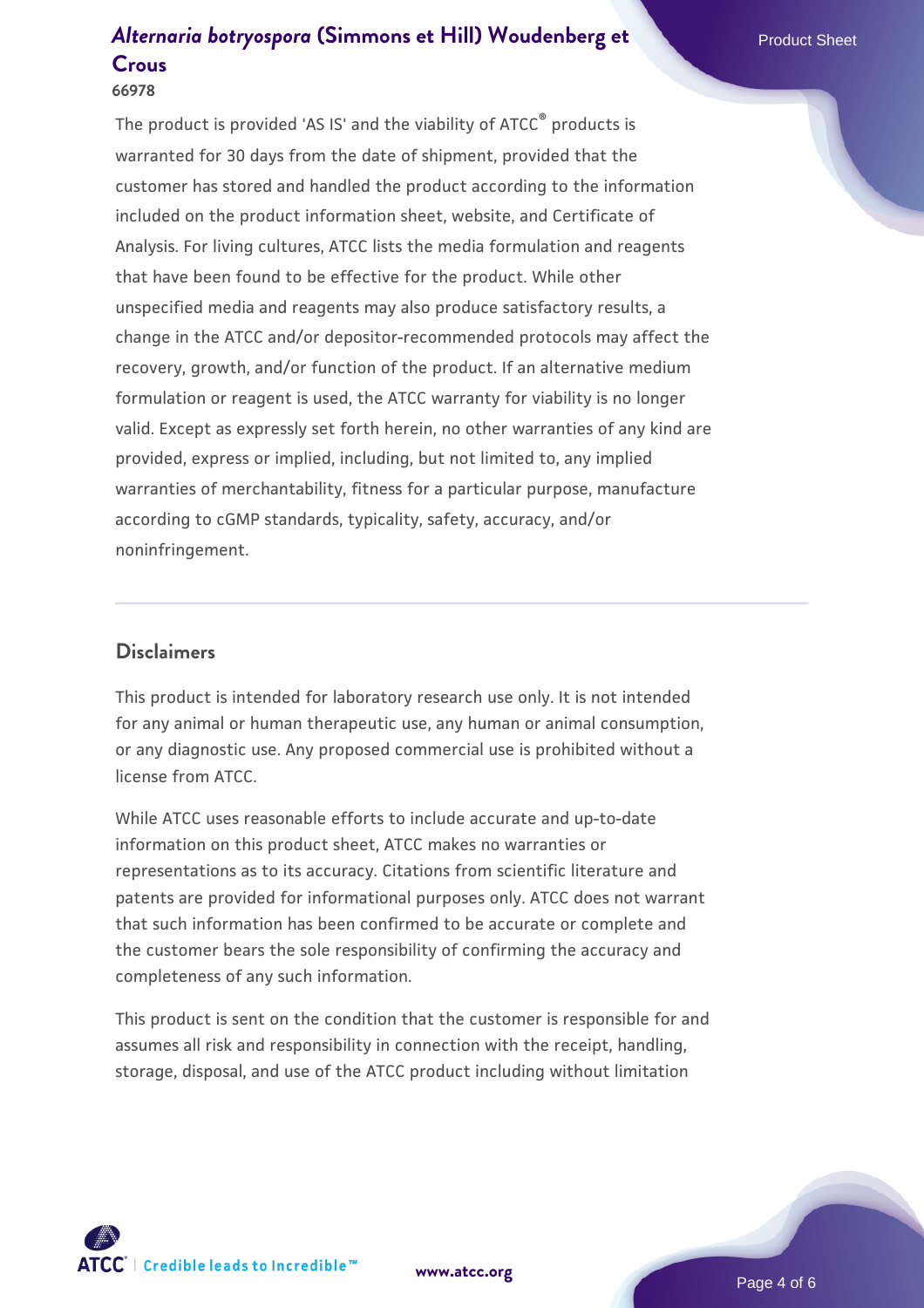# **66978**

taking all appropriate safety and handling precautions to minimize health or environmental risk. As a condition of receiving the material, the customer agrees that any activity undertaken with the ATCC product and any progeny or modifications will be conducted in compliance with all applicable laws, regulations, and guidelines. This product is provided 'AS IS' with no representations or warranties whatsoever except as expressly set forth herein and in no event shall ATCC, its parents, subsidiaries, directors, officers, agents, employees, assigns, successors, and affiliates be liable for indirect, special, incidental, or consequential damages of any kind in connection with or arising out of the customer's use of the product. While reasonable effort is made to ensure authenticity and reliability of materials on deposit, ATCC is not liable for damages arising from the misidentification or misrepresentation of such materials.

Please see the material transfer agreement (MTA) for further details regarding the use of this product. The MTA is available at www.atcc.org.

# **Copyright and Trademark Information**

© ATCC 2021. All rights reserved.

ATCC is a registered trademark of the American Type Culture Collection.

## **Revision**

This information on this document was last updated on 2021-05-19

#### **Contact Information**

ATCC 10801 University Boulevard Manassas, VA 20110-2209 USA